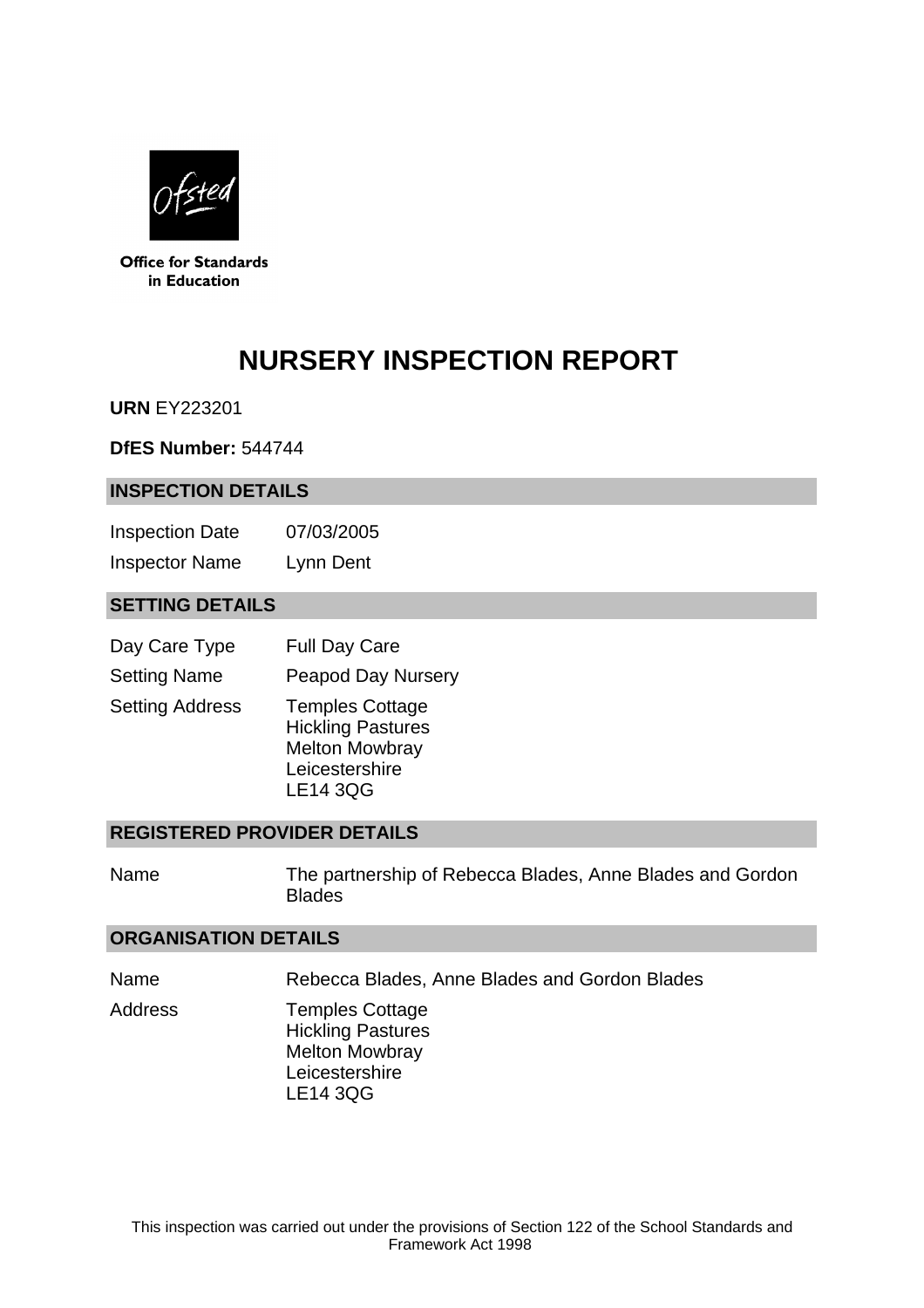## **ABOUT THE INSPECTION**

The purpose of this inspection is to assure government, parents and the public that the nursery education for funded three and four year old children is of an acceptable quality. Inspection of nursery education also identifies strengths and weaknesses so that providers can improve the quality of educational provision and help children to achieve the early learning goals (elgs) by the end of the Foundation Stage. This inspection report must be made available to all parents.

If the setting has been inspected previously, an action plan will have been drawn up to tackle issues identified. This inspection, therefore, must also assess what progress has been made in the implementation of this plan.

#### **Information about the setting**

Pea Pod Day Nursery opened in 2002. It operates from three rooms and associated facilities in purpose built premises situated on the A606 Melton Mowbray to Nottingham road on the outskirts of Melton Mowbray in Leicestershire. A maximum of 29 children may attend the nursery at any one time. The nursery opens each weekday from 7:30 to 18:00. All children share access to a secure outdoor play area.

There are currently 43 children from 6 weeks to 5 years on roll. Of these, 11 children receive funding for nursery education. Children come from surrounding villages. The nursery currently supports a number of children who speak English as an additional language.

The nursery employs 11 staff. Of these, 6 of the staff, including the manager hold appropriate early years qualifications and 4 staff are working toward a qualification.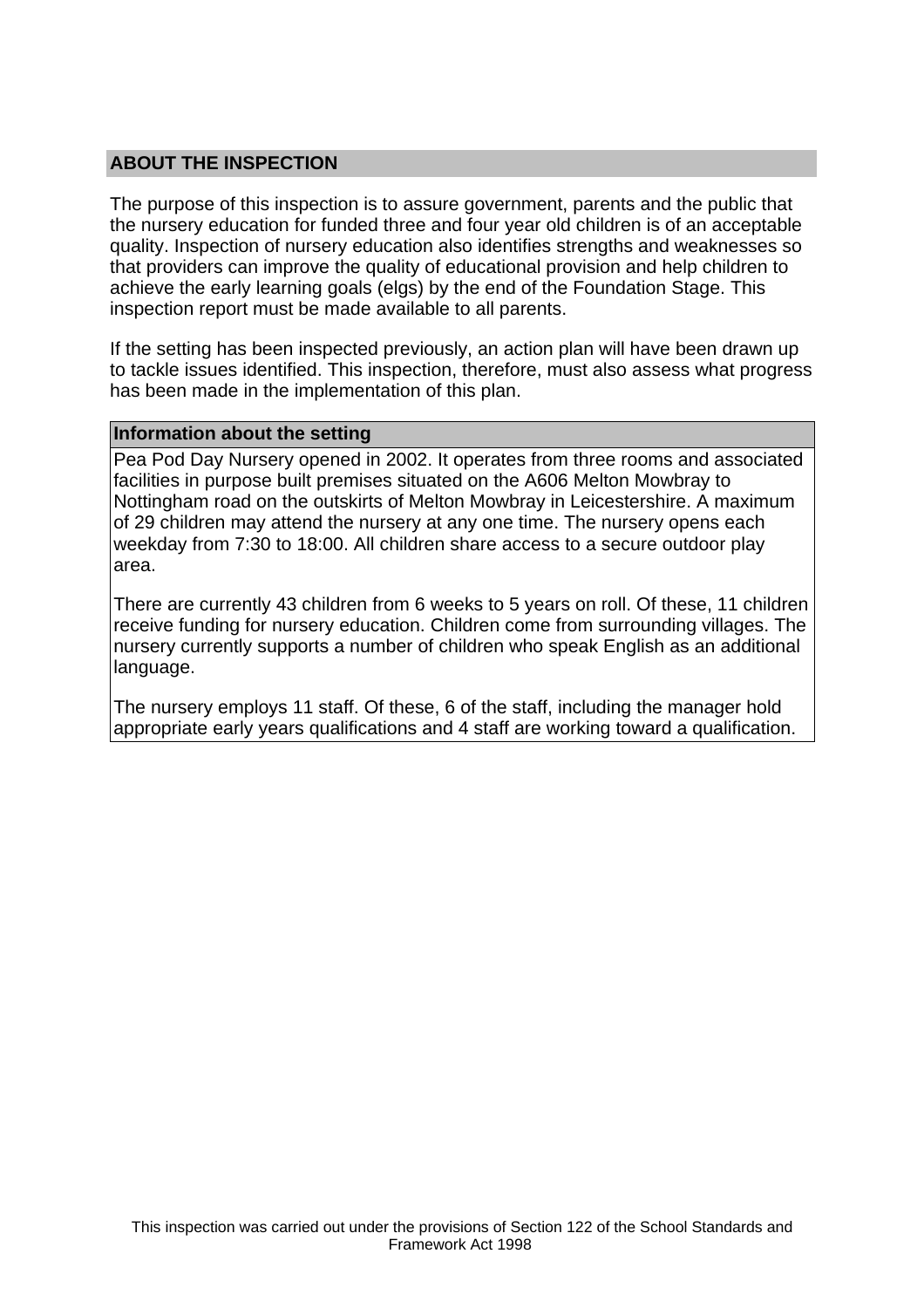# **INSPECTION OF THE NURSERY EDUCATION PROVISION FOR FUNDED THREE AND FOUR YEAR OLDS.**

### **How effective is the nursery education?**

Pea Pod Day Nursery provides very good quality nursery education for children overall which enables children to make very good progress towards the early learning goals.

The quality of teaching is very good. Staff have a very clear understanding of the early learning goals and inspire children to achieve these through a stimulating range of well-planned activities and experiences, supported by a wide range of resources. Staff interact very well with children to extend their individual learning and development. Staff are good role models and use positive praise and encouragement to build children's self-esteem, consequently children are well behaved. Children's progress is evaluated regularly and show what the children know and their next steps for learning. Concise records are kept of children's progress and differentiation of learning is implemented to meet the children's individual needs and abilities, although less able children are not always encouraged to further develop early mark making. Staff use good questioning skills to extend children's language, helping them to relate to and extend their learning.

Leadership and management is very good. The management delegate responsibility to staff and are committed to providing training to enhance individual staff professional development. Sufficient staff are deployed effectively and are very aware of the aims of the group showing a commitment to providing a good quality service for the children.

Partnership with parents and carers is very good. Parents receive a detailed prospectus about the nursery. Information about the children's current learning is clearly displayed. Parents receive regular verbal feedback about their children's day and written reports about their children's achievements. Individual children's records are accessible to parents, however, not all are aware of this. Parents are encouraged to understand the foundation stage through meetings, videos and by becoming involved in the setting.

#### **What is being done well?**

- Staff interact very well with children, using effective questioning to develop the children's language, thinking and imagination.
- Relationships between staff and children are extremely good, children are eager to learn, happy and confident to explore their environment and resources.
- Staff provide a very stimulating environment, they know the children well and work closely with them to support their individual care and development. Personal, social and emotional development is very well fostered. Children are happy, settled and behave well.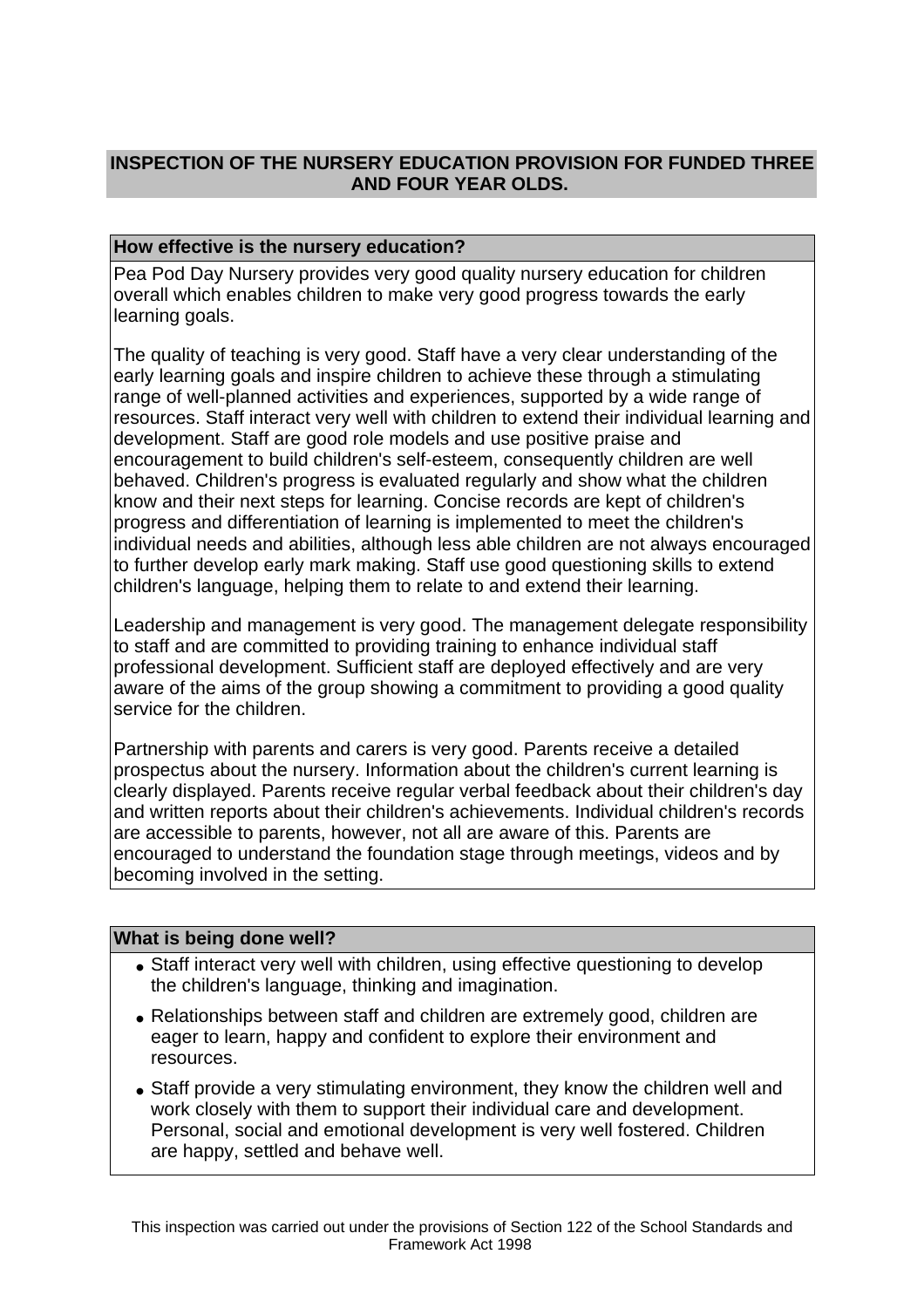• Partnership with parents is very effective in ensuring they are well informed about the nursery and their children's progress.

#### **What needs to be improved?**

- further opportunities for children to develop early mark making
- ensuring all parent's are aware of the access to children's records.

# **What has improved since the last inspection?**

not applicable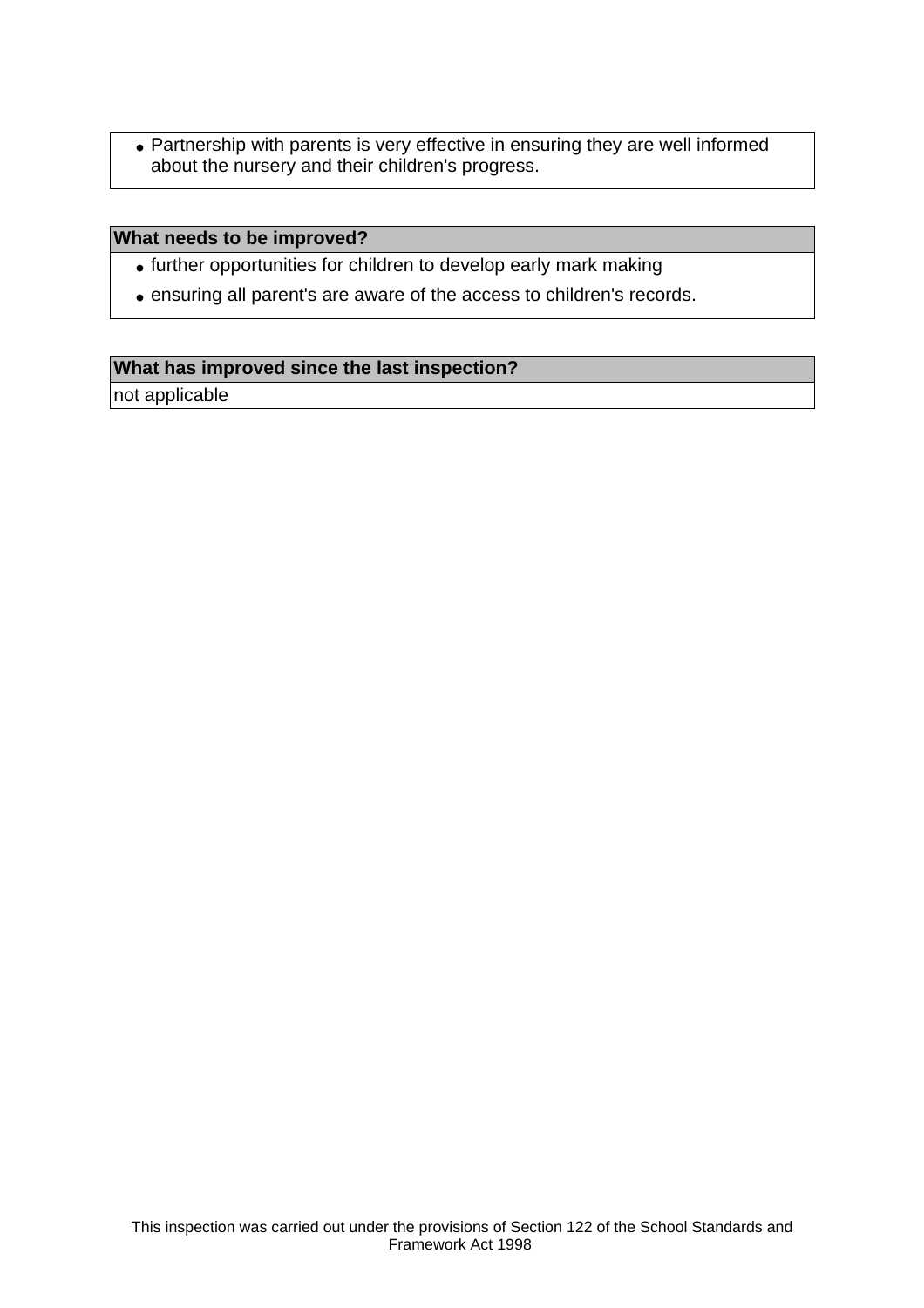# **SUMMARY OF JUDGEMENTS**

### **PERSONAL, SOCIAL AND EMOTIONAL DEVELOPMENT**

Judgement: Very Good

Relationships between staff and children are very good. Children are happy, settled and confident. Behaviour is good and children know what is expected of them. Children sit and listen intently during stories and actively participate during singing and circle time. They are independent and make informed choices about the activities they wish to participate in, freely access a range of resources to support these. Children are motivated to learn and are very keen to participate in new activities.

# **COMMUNICATION, LANGUAGE AND LITERACY**

Judgement: Very Good

Staff use language very well to extend children's vocabulary. Children take turns to speak and listen, showing respect for others. There are meaningful opportunities for mark making and older children write their names independently. Children effectively use language for thinking to organise their ideas and feelings. Children use books well and some children are beginning to recognise familiar words.

# **MATHEMATICAL DEVELOPMENT**

Judgement: Very Good

Mathematical language is used very effectively in role play and practical activities to develop children's understanding and embed their previous knowledge. More able children use extended mathematical language, such as, half and also positional language. All children are aware of numbers, using them in context to count and order and during the singing of rhymes and songs to add and subtract.

# **KNOWLEDGE AND UNDERSTANDING OF THE WORLD**

Judgement: Very Good

Children use a range of senses to explore their environment. They recount what has happened in their lives, linking it to their present experience. Children freely access a range of resources and use them appropriately in design and making. Other cultures are positively and effectively promoted. Children are given good opportunities to learn more about the world in which they live through celebrations, food and visits. Children are making progress using their skills in information technology.

# **PHYSICAL DEVELOPMENT**

Judgement: Very Good

Children move very confidently in a variety of ways, showing a good spatial awareness or their environment and respect for the personal space of others. They use climbing equipment and wheeled toys with confidence and control. Children are very skilled in using smaller equipment and tools to cut, shape, write, paint, and draw. They are capable of meeting their personal needs during daily routines.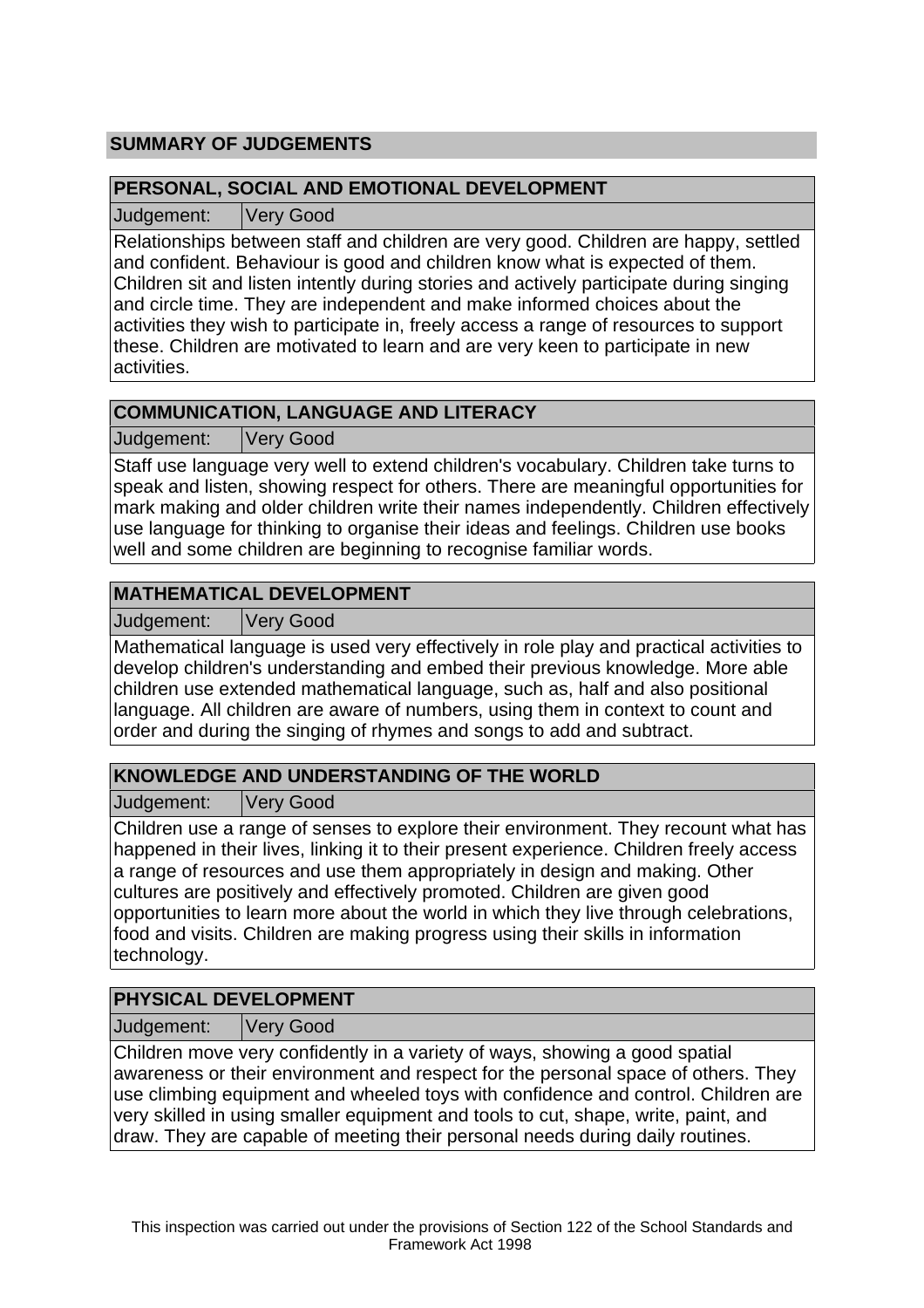## **CREATIVE DEVELOPMENT**

Judgement: Very Good

Children are imaginative and are given good opportunities to use colour and texture to create their art work. Role play, activities and stories are used effectively to enhance children's own experiences and imaginative thinking. Children respond to activities with enthusiasm and show sustained concentration. They have a repertoire of songs, which, they sing well from memory matching movements to words. Children use their senses to explore their environment, making links with prior experiences.

**Children's spiritual, moral, social, and cultural development is fostered appropriately.**